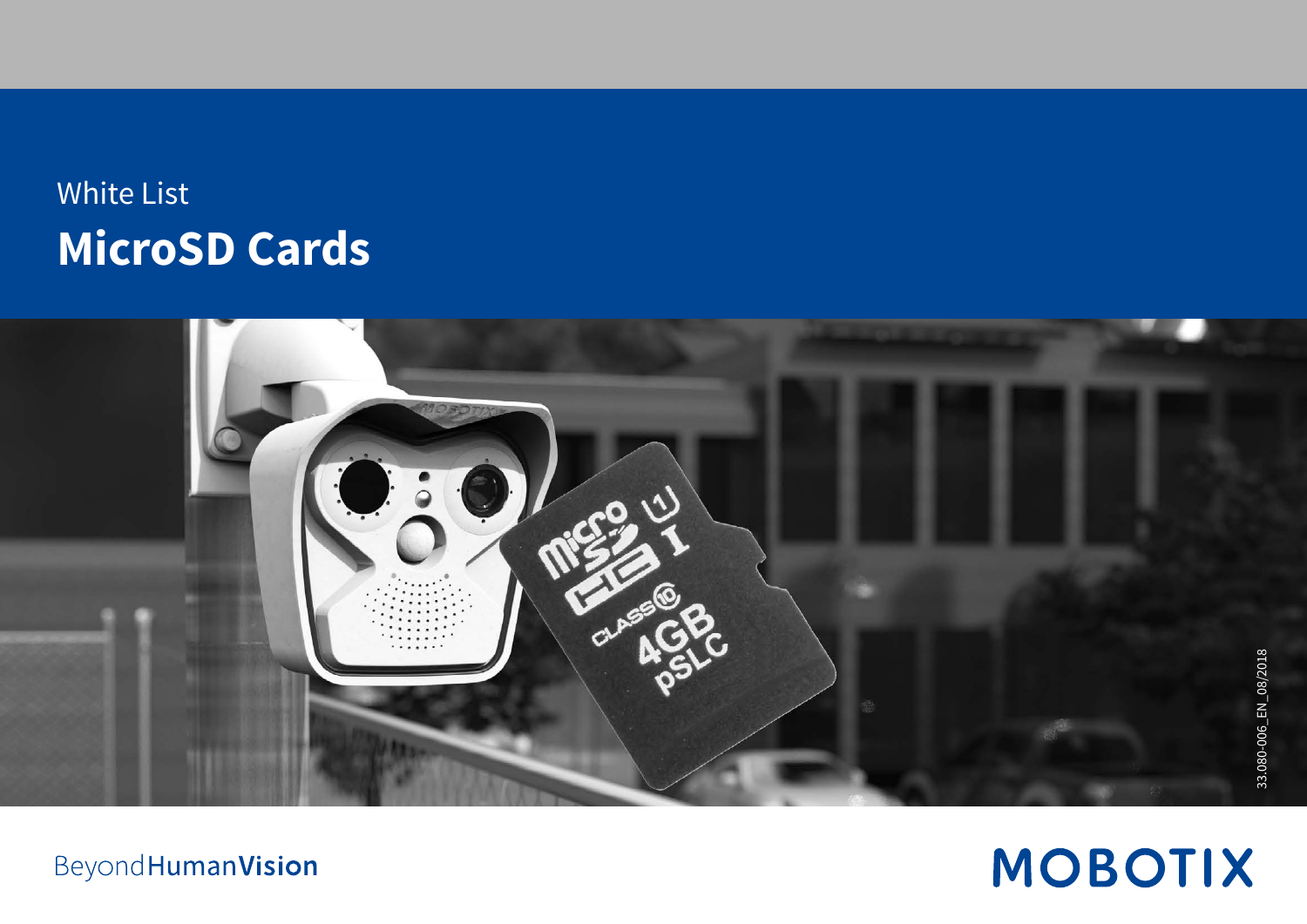# **Why This Document?**

MicroSD cards are available in many different quality levels. When recording video data, the most important criteria are the **write speed** (speed class) and the life expectancy of the storage cells that is directly dependent on the **type of storage cell** used. Depending on the requirements regarding the availability and the security of the recorded video data, you can use MicroSD cards with different types of storage cells:

- **SLC ("Single-Level Cell")**: One SLC cell stores **two** states (= 1 bit). As a result, these cells are suitable for the highest requirements regarding life expectancy and data throughput.
- **aMLC ("Advanced Multi-Level Cell")**: Variant of the MLC type that is suitable for very high requirements regarding life expectancy and data throughput.
- **pSLC ("Pseudo Single-Level Cell")**: Variant of the MLC type for similar requirements and temperature ranges with considerably higher life expectancy and data throughput than MLC cells.
- **MLC ("Multi-Level Cell")**: One MLC cell stores **several** states (>= 2 bits). SD cards of this type are geared towards recording many events per day with low security requirements; the temperature range is the same as for the MOBOTIX outdoor cameras.
- **TLC ("Triple-Level Cell")**: Variant of the MLC type that is suitable for recording only a few events per day without security requirements and with restrictions regarding the temperature range.

# **General Notes**

- All listed MicroSD cards have been tested in MOBOTIX P3 cameras with PXA 320 processor. You can also use the cards in MOBOTIX Mx6 cameras, which can achieve considerably higher throughput rates and shorter formatting times (due to increased processor performance). All statements regarding quality, write cycles/life expectancy and the recommended usage scenarios are applicable to both P3 and Mx6 cameras.
- Since the cameras are using the MxFFS storage method, the maximum size of SD cards is virtually unlimited.
- Since the MicroSD card market and the technical progress are developing very rapidly, the measurement results in this document cannot always reflect the current state of the technology. The measurements are thus intended to be used for making a good decision when purchasing SD cards.
- Besides the data listed in this document, MOBOTIX cannot provide any further information regarding the reliability and life expectancy of the storage cards. Please contact the card manufacturer directly if you need more detailed information.
- MOBOTIX will not be liable for the serviceability of the storage media used in its cameras.
- **Beware of "fake products"!** Make sure that you obtain MicroSD cards only from reliable sources. So-called "fake products" deliver only a fraction of the specified write cycles!

# **More Information**

If you want to use different frame rates, image sizes or JPEG quality settings than the **typical image settings** in the tables, we recommend that you consult the **Storage Requirements Planner** on the MOBOTIX website **www.mobotix.com** under **Support > Tools > Storage Requirements Planner**.



#### **Overview**

| <b>Storage Cell</b><br><b>Type</b> | Current<br><b>Maximum</b><br>Size <sup>1</sup> | <b>Security</b><br><b>Requirements</b> | <b>Write Cycles/</b><br>Storage cell | <b>Measurement Results</b> |
|------------------------------------|------------------------------------------------|----------------------------------------|--------------------------------------|----------------------------|
| <b>SLC</b>                         | 8 GB                                           | Extremely high                         | 100,000                              |                            |
| aMLC                               | 64 GB                                          | High                                   | 40,000                               | <b>SLC/aMLC/pSLC Cards</b> |
| pSLC                               | 64 GB                                          | High                                   | $10,000 - 20,000$                    |                            |
| <b>MLC</b>                         | 256 GB                                         | Low                                    | 1,500                                | <b>MLC Cards</b>           |
| TLC <sup>2</sup>                   | 400 GB                                         | None                                   | 100                                  | <b>TLC Cards</b>           |

 $1)$  Date: 08/2018

<sup>2)</sup> MOBOTIX generally recommends not to use any TLC cards in MOBOTIX cameras.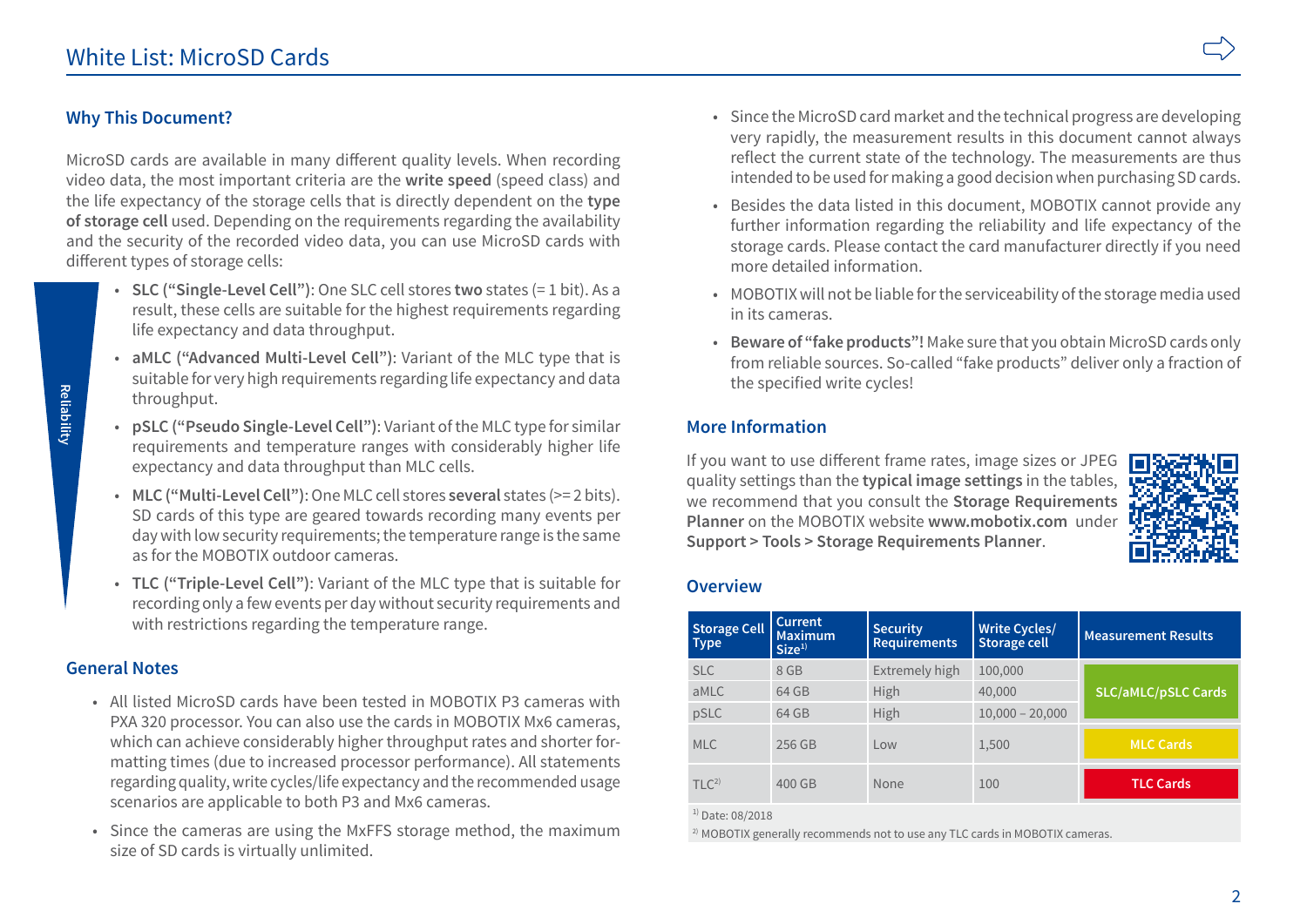| <b>SLC/aMLC/pSLC Cards</b> |              |                              |                  |             |                         |                      |                                                 |                                                 | MxFFS Formatting Time <sup>1)</sup>              |  |
|----------------------------|--------------|------------------------------|------------------|-------------|-------------------------|----------------------|-------------------------------------------------|-------------------------------------------------|--------------------------------------------------|--|
| Storage Size<br>(GB)       | Manufacturer | Order Number                 | <b>Source</b>    |             | Card Type   Speed Class | Storage Cell<br>Type | Throughput on<br><b>MxFFS Storage</b><br>(kB/s) | <b>Ouick</b><br><b>Formatting</b><br>(hh:mm:ss) | <b>Secure</b><br><b>Formatting</b><br>[hh:mm:ss] |  |
|                            | swissbit     | SFSD2048N1BW1MT-I-ME-111-STD | www.swissbit.com | <b>SDHC</b> | 6                       | <b>SLC</b>           | 7,667                                           | 00:01:06                                        | 00:05:38                                         |  |
| $\overline{4}$             | swissbit     | SFSD4096N1BW1MT-I-DF-111-STD | www.swissbit.com | <b>SDHC</b> | 10                      | <b>SLC</b>           | 7,339                                           | 00:07:04                                        | 00:11:34                                         |  |
|                            | Phison       | 4GB-pSLC-PS8210              | www.mouser.com   | SDHC        | 10                      | pSLC <sup>3</sup>    | 8,736                                           | 00:00:43                                        | 00:12:07                                         |  |
| 8                          | ATP          | AF8GUD3A-OEM                 | www.digikey.de   | <b>SDHC</b> | 10                      | aMLC                 | 5,429                                           |                                                 |                                                  |  |
| 8                          | swissbit     | SFSD8192N1BW1MT-I-OG-111-STD | www.swissbit.com | <b>SDHC</b> | 10                      | <b>SLC</b>           | 6,498                                           | 00:13:53                                        | 00:23:11                                         |  |
| 32                         | Panasonic    | RP-SMPT32DA1                 | www.digikey.de   | <b>SDHC</b> | UHS-I $U1^{2}$          | pSLC                 | 5,944                                           | 00:07:28                                        | 01:35:02                                         |  |
| 64                         | ATP          | AF64GUD3A-WAAXM              | www.storesys.de  | <b>SDHC</b> | 10                      | aMLC                 | 4,047                                           | 00:12:42                                        | 04:03:13                                         |  |

MicroSD cards can also be used in **D22M, M12D, D12D, Q22M** cameras with an adapter (speed may be different)

<sup>1)</sup> Internet Explorer/Firefox with Windows 7 64 Bit

<sup>2)</sup> UHS classification (Ultra-High Speed)

<sup>3)</sup> MOBOTIX MicroSD card as of 09/2018 and with camera software MX-V5.2.x and higher (Flash Wear is adjusted accordingly)

#### **Assumptions**

- 100,000 write cycles for SLC cards
- 40,000 write cycles for aMLC cards
- 20,000 write cycles for MOBOTIX pSLC cards
- 10,000 write cycles for pSLC cards
- $1$  GB = 1,000,000,000 bytes =  $10^9$  bytes
- MicroSD card is to be used for ten years.

## **Maximum Throughput Rates and Typical Image Settings**

Given an SD card lifespan of 10 years and the assumed number of write cycles, you should make sure not to exceed the following **throughput rates**:

| Card<br><b>Size</b><br>(GB) | <b>Storage</b><br><b>Cell Type</b> | Data<br>(MB/Day) | Throughput   Recording<br>Rate (Mbps)   Type |                    | <b>Image Size</b> | Codec        | <b>Frame</b><br>Rate<br>(fps) | <b>JPEG</b><br>Quality<br>(9/6) |
|-----------------------------|------------------------------------|------------------|----------------------------------------------|--------------------|-------------------|--------------|-------------------------------|---------------------------------|
| 8                           | <b>SLC</b>                         | 219,178          | 20.29                                        | Continuous<br>rec. | 3840x1280         | <b>MxPEG</b> | 19                            | 90                              |
| 8                           | aMLC                               | 87,671           | 8.11                                         | Continuous<br>rec. | 3072x2048         | <b>MxPEG</b> | 14                            | 80                              |
| $\overline{4}$              | <b>MOBOTIX</b><br>pSLC             | 21,917           | 2.03                                         | Continuous<br>rec. | 1280x960          | <b>MxPEG</b> | 10                            | 60                              |
| 32                          | pSLC                               | 87,671           | 8.11                                         | Continuous<br>rec. | 1920x1280         | <b>MxPEG</b> | 14                            | 80                              |

#### **Hints for Usage**

- Max. data security
- Very high data throughput
- Very many events per day/large image formats at high frame rates
- Same temperature range as for MOBOTIX cameras

#### **Typical Applications**

- Buffer when archiving on NAS/file servers
- Extreme throughput rates when recording on MicroSD card with or without additional MxFFS archiving
- Extreme data security requirements when recording on MicroSD card with or without additional MxFFS archiving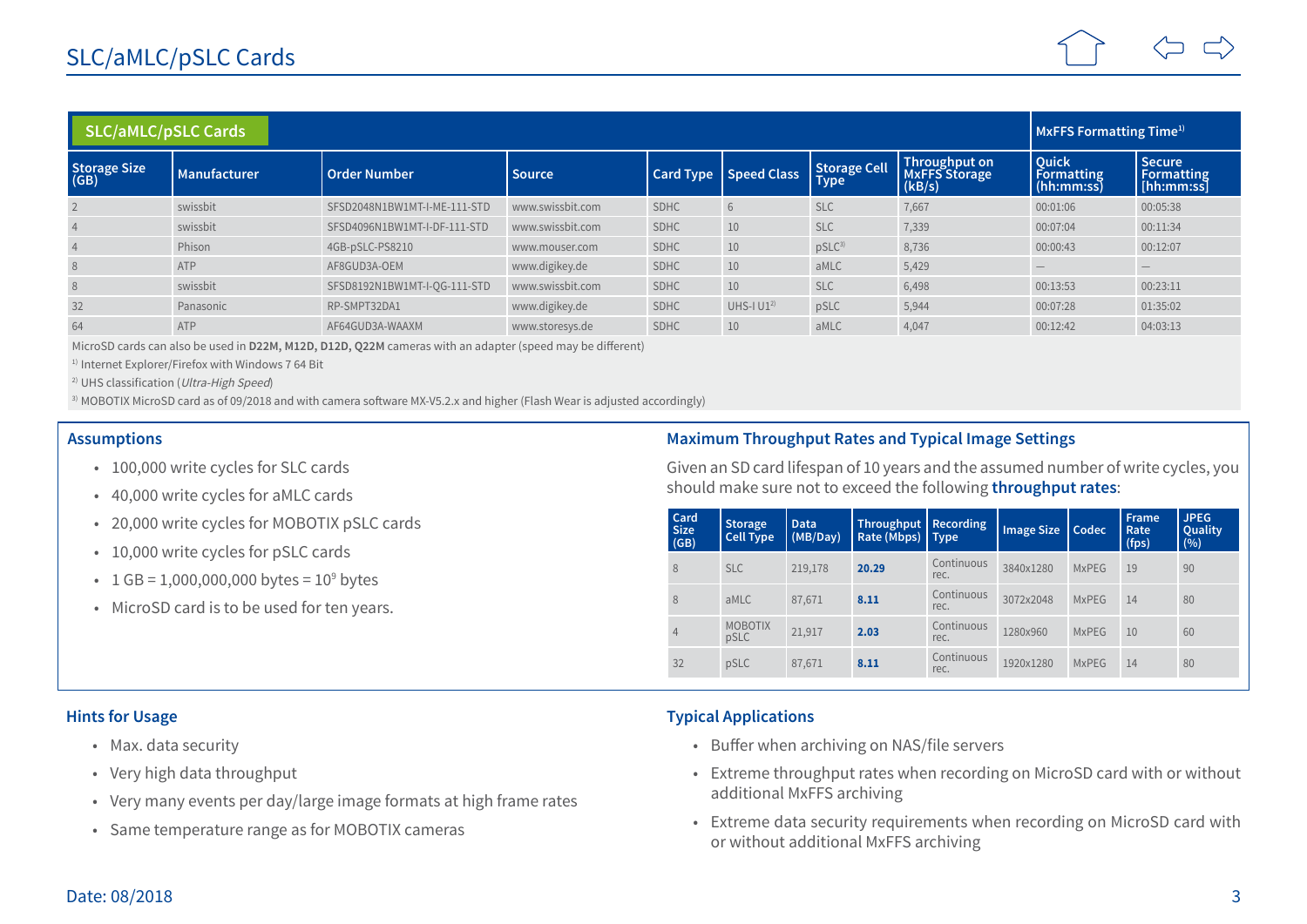

| <b>MLC Cards</b>     | <b>MxFFS Formatting Time</b> <sup>1)</sup> |                                 |                    |             |                       |                      |                                                 |                                          |                                                  |
|----------------------|--------------------------------------------|---------------------------------|--------------------|-------------|-----------------------|----------------------|-------------------------------------------------|------------------------------------------|--------------------------------------------------|
| Storage Size<br>(GB) | <b>Manufacturer</b>                        | Order Number                    | <b>Source</b>      |             | Card Type Speed Class | Storage Cell<br>Type | Throughput on<br><b>MxFFS Storage</b><br>(kB/s) | Quick<br><b>Formatting</b><br>(hh:mm:ss) | <b>Secure</b><br><b>Formatting</b><br>[hh:mm:ss] |
|                      | SanDisk                                    | $\hspace{0.1mm}-\hspace{0.1mm}$ | <b>MOBOTIX</b>     | SDHC        | 10                    | <b>MLC</b>           | 4,602                                           | 00:02:37                                 | 00:14:29                                         |
| 16                   | ATP                                        | AF16GUD                         | www.glyn.de        | SDHC        | 10                    | <b>MLC</b>           | 5,295                                           | 00:17:45                                 | 00:57:07                                         |
| 16                   | Transcend                                  |                                 | www.rutronik.com   | <b>SDHC</b> | 10                    | <b>MLC</b>           | 3,157                                           | 00:04:07                                 | 00:45:48                                         |
| 32                   | Western Digital (WD)                       | WDD032G1P0A                     | Electronics supply | SDHC        | UHS-I $U1^{2}$        | <b>MLC</b>           | 4,887                                           | 00:01:07                                 | 00:54:06                                         |
| 32                   | ATP                                        | AF32GUD                         | www.glyn.de        | <b>SDHC</b> | 10                    | <b>MLC</b>           | 6,776                                           | 00:15:50                                 | 02:17:14                                         |
| 32                   | Transcend                                  |                                 | www.rutronik.com   | SDHC        | 10                    | <b>MLC</b>           | 4,055                                           | 00:16:01                                 | 01:32:43                                         |
| 64                   | Western Digital (WD)                       | WDD064G1P0A                     | Electronics supply | <b>SDXC</b> | UHS-I $U1^{2}$        | <b>MLC</b>           | 4,900                                           | 00:01:57                                 | 01:49:34                                         |
| 64                   | SanDisk                                    | SDSDQQ-064G-G46A                | Electronics supply | <b>SDXC</b> | 10                    | MLC <sup>3</sup>     | 5,730                                           | 00:07:59                                 | 03:14:36                                         |
| 64                   | Transcend                                  | TS64GUSDU3                      | Electronics supply | <b>SDXC</b> | UHS-I $U3^{2}$        | <b>MLC</b>           | 4,955                                           | 00:21:30                                 | 03:45:08                                         |
| 64                   | Panasonic                                  | RP-SMTE64DA1                    | www.digikey.de     | SDHC        | UHS-I $U1^{2}$        | <b>MLC</b>           | 4,111                                           | 00:35:41                                 | 04:21:02                                         |
| 64                   | Sony                                       | $\hspace{0.1mm}-\hspace{0.1mm}$ |                    | <b>SDXC</b> | 10                    | <b>MLC</b>           | 5,261                                           | 00:20:00                                 | 03:29:53                                         |
| 128                  | Sony                                       |                                 |                    | <b>SDXC</b> | 10                    | <b>MLC</b>           | 5,169                                           | 00:44:29                                 | 07:16:02                                         |
| 128                  | Transcend                                  | TS128GUSDU3M                    | www.storesys.de    | <b>SDXC</b> | UHS-I $U3^{2}$        | <b>MLC</b>           | 3,681                                           | 00:45:11                                 | 11:19:45                                         |

MicroSD cards can also be used in **D22M, M12D, D12D, Q22M** cameras with an adapter (speed may be different)

<sup>1)</sup> Internet Explorer/Firefox with Windows 7 64 Bit

2) UHS classification (Ultra-High Speed)

<sup>3)</sup> Probably MLC, unconfirmed

#### **Assumptions**

- 1,500 write cycles for MLC cards
- 1 GB =  $1,000,000,000$  bytes =  $10^9$  bytes
- MicroSD card is to be used for ten years.

## **Maximum Throughput Rates and Typical Image Settings**

Given an SD card lifespan of 10 years and the assumed number of write cycles, you should make sure not to exceed the following **throughput rates**:

| Card<br><b>Size</b><br>(GB) | Storage<br>Cell Type | l Data<br>$\big $ (MB/Day) | Throughput Recording<br>Rate (Mbps)   Type |                    | Image Size   Codec |              | Frame<br>  Rate<br>(fps) | JPEG<br><b>Ouality</b><br>(0/0) |
|-----------------------------|----------------------|----------------------------|--------------------------------------------|--------------------|--------------------|--------------|--------------------------|---------------------------------|
| 32                          | <b>MLC</b>           | 13.150                     | 1.22                                       | Continuous<br>rec. | 1024x768           | <b>MxPEG</b> |                          | 60                              |

#### **Hints for Usage**

- Medium to high data throughput
- Many events per day
- Same temperature range as for MOBOTIX cameras

#### **Typical Applications**

- Buffer when archiving on NAS/file servers
- High throughput rates when recording on MicroSD card with or without additional MxFFS archiving

### Date: 08/2018 4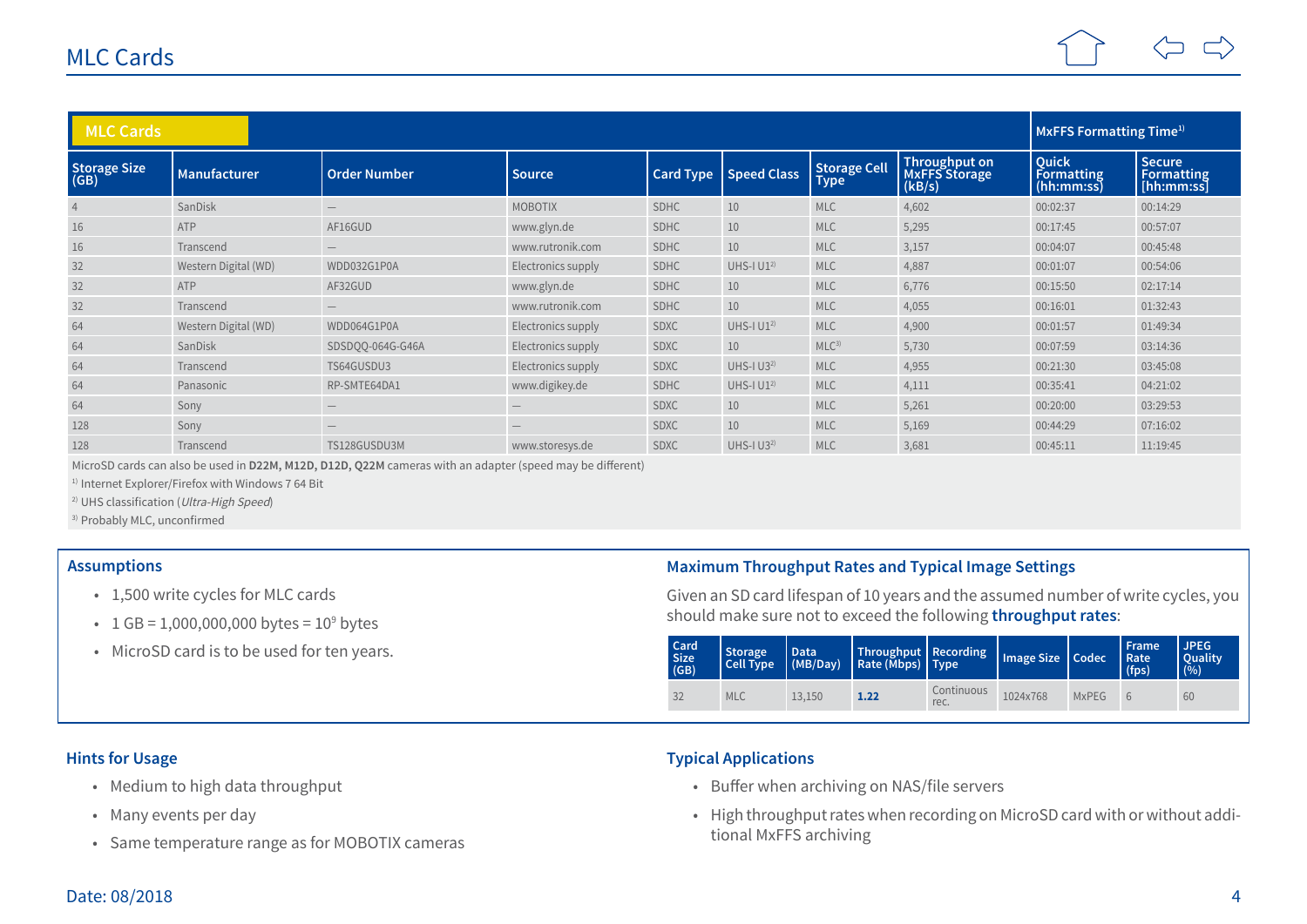|                      | TLC Cards (Not Recommended for Use in MOBOTIX Cameras) |                           |                    |             |                       |                      | MxFFS Formatting Time <sup>1)</sup>             |                                                 |                                                  |
|----------------------|--------------------------------------------------------|---------------------------|--------------------|-------------|-----------------------|----------------------|-------------------------------------------------|-------------------------------------------------|--------------------------------------------------|
| Storage Size<br>(GB) | <b>Manufacturer</b>                                    | <b>Order Number</b>       | <b>Source</b>      |             | Card Type Speed Class | Storage Cell<br>Type | Throughput on<br><b>MxFFS Storage</b><br>(kB/s) | <b>Ouick</b><br><b>Formatting</b><br>(hh:mm:ss) | <b>Secure</b><br><b>Formatting</b><br>[hh:mm:ss] |
| 64                   | SanDisk                                                | SDSOUNC-064G              | Electronics supply | <b>SDXC</b> | 10                    | <b>TLC</b>           | 4,195                                           | 00:01:51                                        | 04:46:30                                         |
| 128                  | Transcend                                              | TS128GUSDU1               | Electronics supply | <b>SDXC</b> | UHS- $ U1^{2}$        | <b>TLC</b>           | 5,376                                           | 01:58:03                                        | 08:04:12                                         |
| 128                  | SanDisk                                                | SDSDQUAN-128G-G4A - 128GB | Electronics supply | <b>SDXC</b> | 10                    | <b>TLC</b>           | 6,180                                           | 00:39:30                                        | 08:00:12                                         |
| 200                  | SanDisk                                                | SDSDQUAN-200G-G4A - 200GB | Electronics supply | <b>SDXC</b> | UHS-I $U1^{2}$        | <b>TLC</b>           | 5,096                                           | 00:39:30                                        |                                                  |
| 256                  | SanDisk                                                | SDSOUAM-256G-GN6MA        | Electronics supply | <b>SDXC</b> | 10                    | <b>TLC</b>           | 5,020                                           | 00:05:15                                        | 11:48:30                                         |
| 256                  | Samsung                                                | MB-MC256GA/EU             | Electronics supply | <b>SDXC</b> | UHS-I $U3^{2}$        | <b>TLC</b>           | 4,420                                           | 00:06:23                                        | 15:04:04                                         |
| 400                  | SanDisk                                                | SDSOUAR-400G-GN6MA        | Electronics supply | <b>SDXC</b> | UHS-I $U1^{2}$        | <b>TLC</b>           | 4,258                                           | 00:07:47                                        | 18:54:19                                         |

MicroSD cards can also be used in **D22M, M12D, D12D, Q22M** cameras with an adapter (speed may be different)

<sup>1)</sup> Internet Explorer/Firefox with Windows 7 64 Bit

<sup>2)</sup> UHS classification (Ultra-High Speed)

#### **Assumptions**

- 100 write cycles for TLC cards
- 1 GB =  $1,000,000,000$  bytes =  $10^9$  bytes
- MicroSD card is to be used for ten years.

### **Maximum Throughput Rates and Typical Image Settings**

Given an SD card lifespan of 10 years and the assumed number of write cycles, you should make sure not to exceed the following **throughput rates**:

| <b>Card</b><br><b>Size</b><br>(GB) | <b>Storage</b><br><b>Cell Type</b> | l Data<br>(MB/Day) | Throughput   Recording<br>Rate (Mbps) Type |                    | Image Size   Codec |              | Frame<br>  Rate<br>(fps) | <b>JPEG</b><br>Quality<br>(0/0) |
|------------------------------------|------------------------------------|--------------------|--------------------------------------------|--------------------|--------------------|--------------|--------------------------|---------------------------------|
| 32                                 | <b>TLC</b>                         | 876                | 0.08                                       | Continuous<br>rec. | 640x480            | <b>MxPEG</b> |                          | 60                              |

#### **Hints for Usage**

- **MOBOTIX generally recommends not to use any TLC cards in MOBOTIX cameras.**
- Low / safe formatting required (even several times) → bad sectors are flagged and won't be used any more
- No data security
- Very low data throughput
- Few events per day
- No extreme temperatures

#### **Typical Applications**

- Camera primarily not used for making recordings
- Recording with very low data throughput
- Not to be used in security applications
- Indoor applications